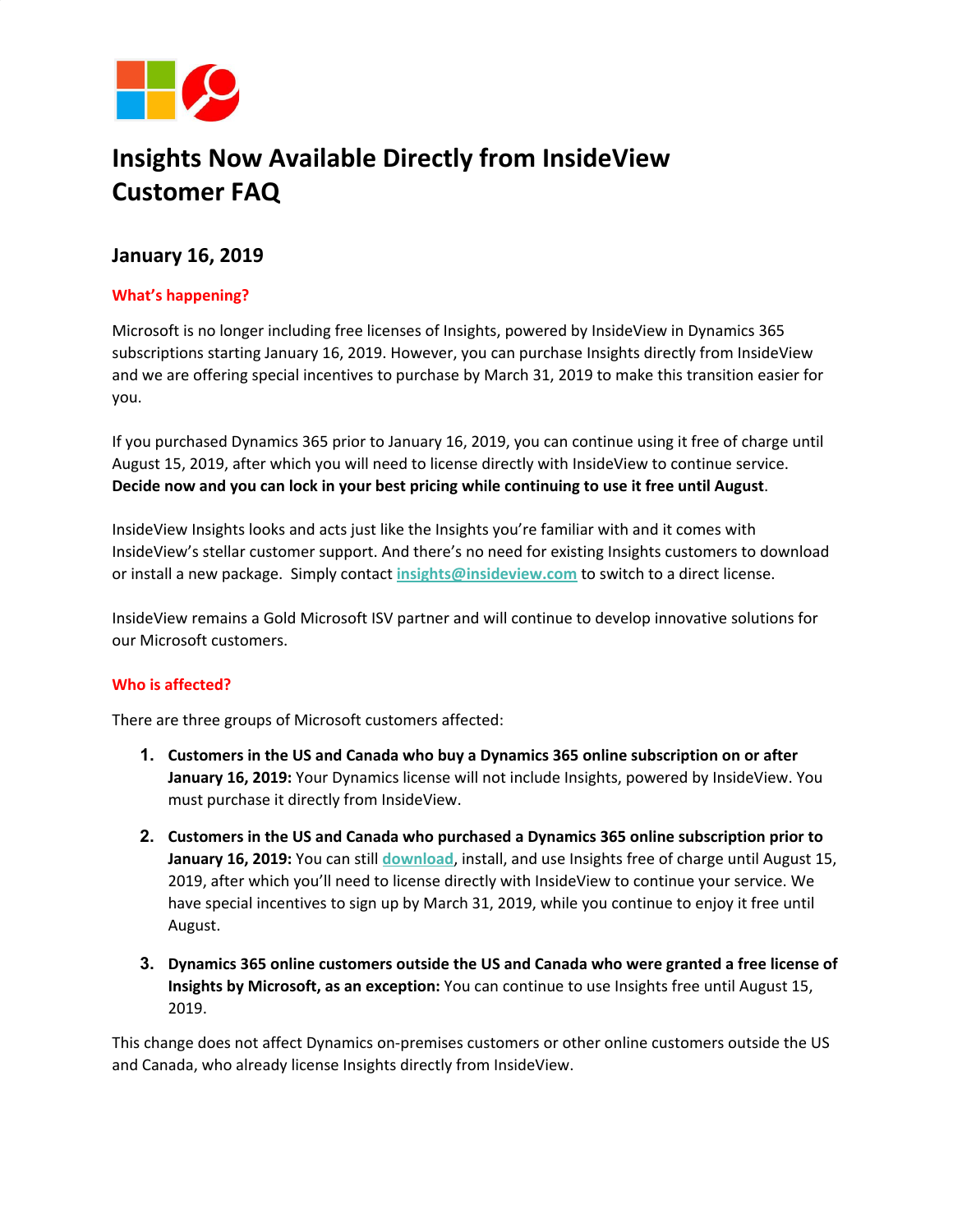

#### **When is this change happening?**

| <b>January 16, 2019</b> | Microsoft will no longer include Insights in new Dynamics 365 online<br>subscriptions in the US and Canada. (Customers who purchased before January<br>16, will continue to have free access until August 15, 2019.) |
|-------------------------|----------------------------------------------------------------------------------------------------------------------------------------------------------------------------------------------------------------------|
| March 31, 2019          | Last day to license Insights directly from InsideView and get early bird pricing.                                                                                                                                    |
| <b>August 15, 2019</b>  | Free access to Insights ends for all Dynamics 365 customers who will need to<br>purchase directly from InsideView to continue service.                                                                               |

#### **We purchased Dynamics 365 on or after January 16, 2019. How can we get InsideView Insights?**

New Dynamics 365 customers (those who purchased Dynamics on or after January 16, 2019) can get InsideView Insights from **[AppSource](https://appsource.microsoft.com/en-us/product/dynamics-365/insideviewinc.b5386882-4312-4d69-879a-23081897c012?tab=Overview)** starting January 16, 2019.

You will be provisioned with a 30-day free trial and will need to buy a license from InsideView during the 30 days to continue your access. Contact **[insights@insideview.com](mailto:insights@insideview.com)** to do so.

#### **What is InsideView Insights pricing?**

InsideView Insights pricing is tiered based on your volume of Dynamics seats. If you have up to 10 Dynamics 365 seats, you can [purchase](https://www.insideview.com/ready-to-buy-insideview-insights-now/) now for a discounted price of \$399/month. After March 31, 2019, the price will be \$499/month. For larger Dynamics 365 environments, [contact](mailto:insights@insideview.com) us for a custom quote.

#### **What happens if I bought Dynamics 365 prior to January 16, 2019, but didn't install Insights?**

If you purchased an online subscription to Dynamics 365 in the US and Canada prior to January, 16, 2019, you are still eligible for free access to Insights until August 15, 2019. You can download it from **[AppSource](https://appsource.microsoft.com/en-us/product/dynamics-365/insideviewinc.b5386882-4312-4d69-879a-23081897c012?tab=Overview)** and Microsoft will pay for your license until August 15, 2019, after which you will need to contract directly with InsideView to continue your service.

#### As a current Insights customer, do I need to install a new package when I contract with InsideView?

No, we will simply flip a switch on the backend. Your user experience, data, watchlists, and customizations will remain unchanged.

## **How does InsideView Insights compare to LinkedIn Sales Navigator and why should I consider using both?**

Insights complements Sales Navigator to give you a more complete view of your prospects. It helps you do:

- **● Deeper account research and has broader account coverage**
- Find and research executives who are not on LinkedIn